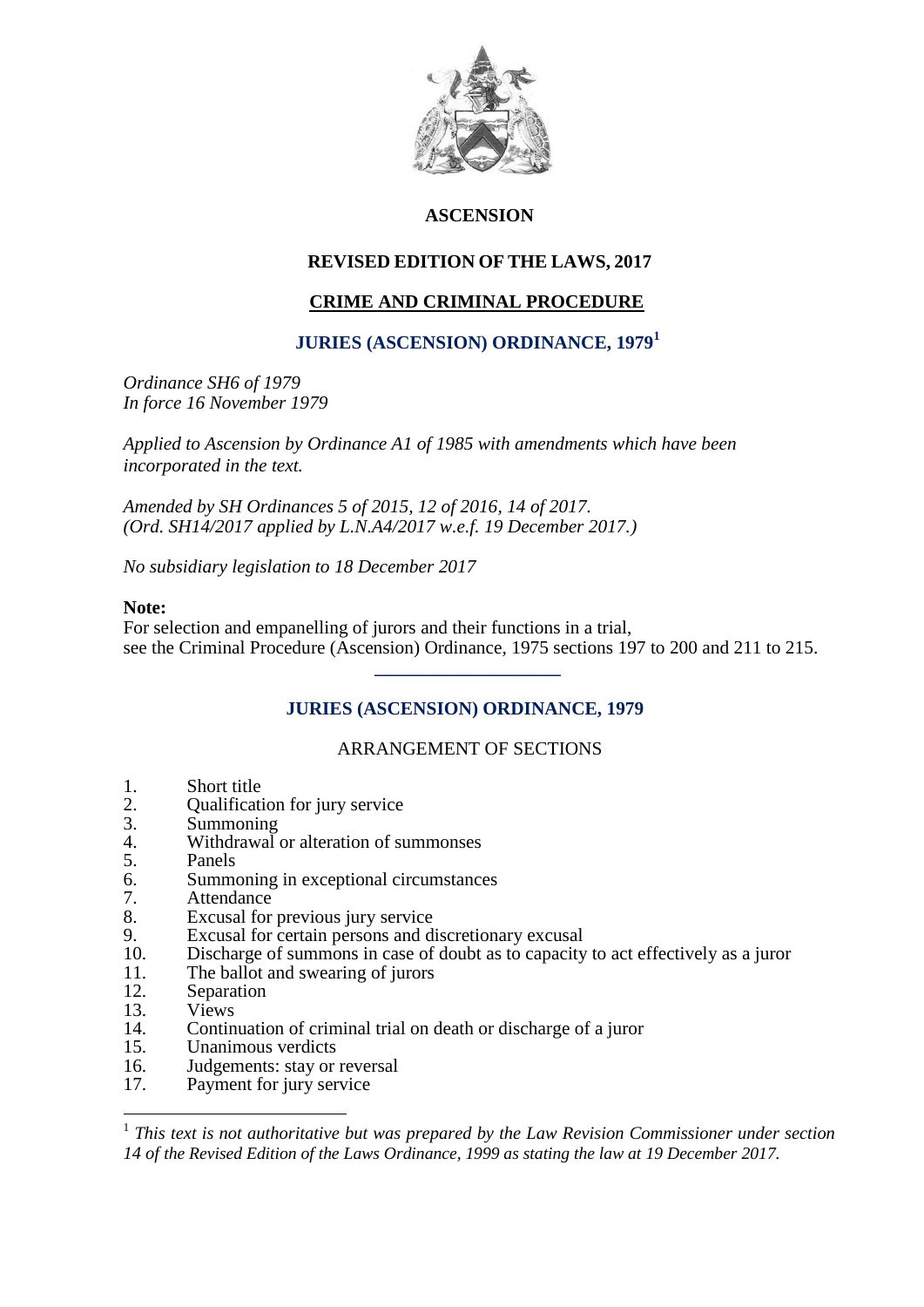18. Offences Schedule: Eligibility for jury service

### **JURIES (ASCENSION) ORDINANCE, 1979**

AN ORDINANCE to make provision in the law of Ascension as to juries, jurors and jury service and for connected purposes.

### **Short title**

**1.** This Ordinance may be cited as the Juries Ordinance, 1979.

### **Qualification for jury service**

**2. (1)** Subject to this Ordinance, every person between the ages of 18 and 70 years, who is resident within Ascension, and who has a knowledge of the English language sufficient to enable him or her to understand the evidence of witnesses, the address of counsel and the Judge's summing up, is qualified and liable to serve as a juror, subject to the exceptions provided in the Schedule.

**(2)** Notwithstanding anything herein contained the Supreme Court (**"the court"**) may, of its own motion or on the application of the Registrar of the Supreme Court or of any party interested, discharge any person summoned to serve as a juror who is unable to satisfy the court or Registrar that his or her knowledge of the English language is sufficient for the purposes aforesaid.

### **Summoning**

**3. (1)** Subject to this Ordinance, the Administrator is responsible for the summoning of jurors to attend for service in the court and for determining the occasions on which they are to attend when so summoned, and the number to be summoned.

**(2)** In making arrangements to discharge his or her duty under subsection (1), the Administrator must have regard to the convenience of the persons summoned and to their respective places of residence.

**(3)** Subject to this Ordinance, jurors must be so summoned by notice in writing sent by post, or delivered by hand.

**(4)** A written summons sent or delivered to any person under subsection (3) must be accompanied by a notice informing the person—

- *(a)* of the effect of sections 9(1), 10 and 18(5) of this Ordinance; and
- *(b)* that he or she may make representations to an officer designated by the Administrator for the purpose (in this Ordinance called **"the appropriate officer"**) and in accordance with arrangements made by the Administrator, with a view to obtaining the withdrawal of the summons, if for any reason the person is not qualified for jury service, or wishes or is entitled to be excused.

**(4A)** If a person attends pursuant to such a summons, or to a summons under section 6, the appropriate officer may put or cause to be put to the person any questions the officer thinks fit in order to establish whether or not the person is qualified for jury service.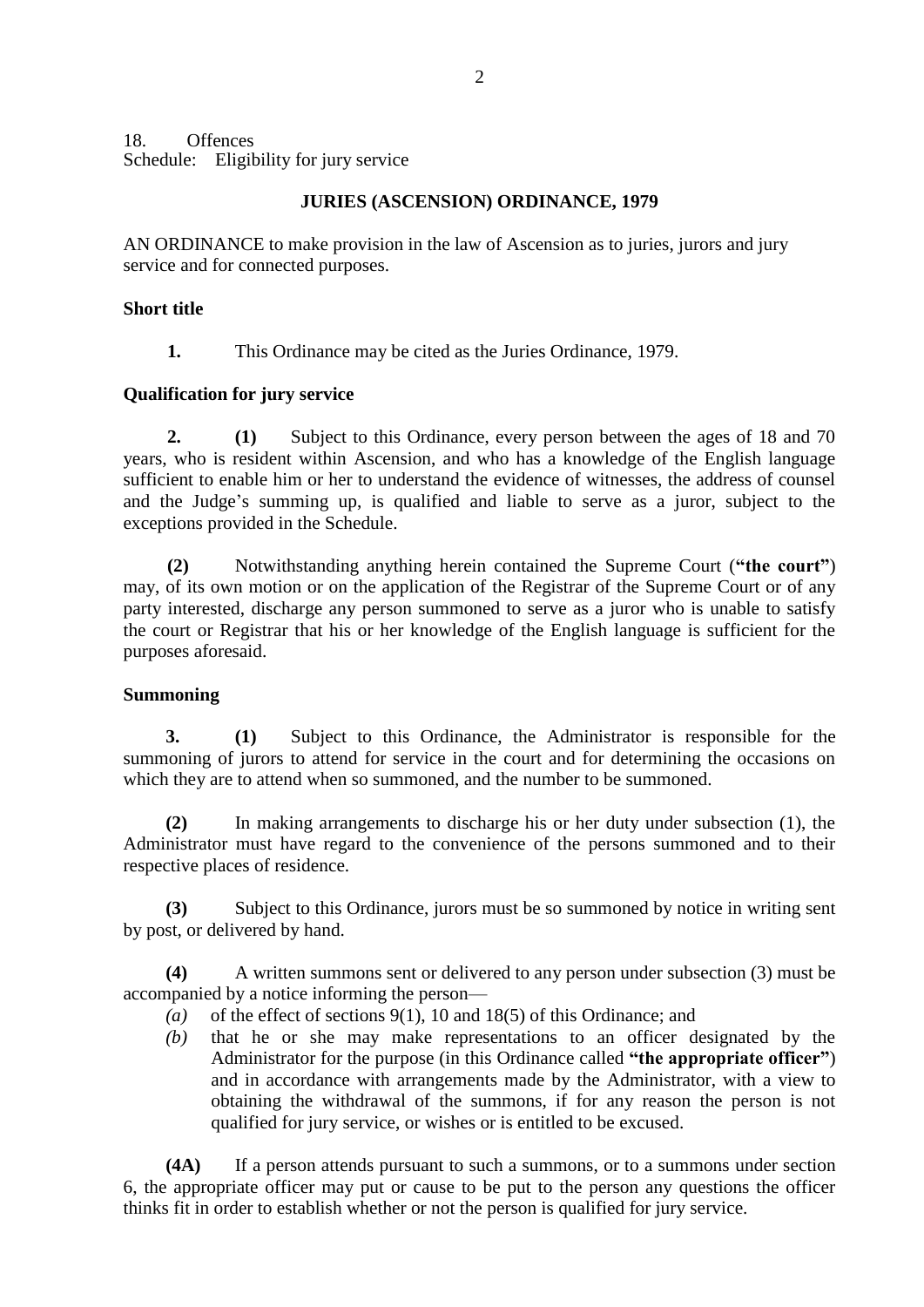**(5)** A certificate signed by the appropriate officer and stating that a written summons under this Ordinance, properly addressed, was posted by the officer is admissible as evidence in any proceedings without proof of his or her signature or official character.

### **Withdrawal or alteration of summonses**

**4.** If it appears to the appropriate officer, at any time before the day on which any person summoned under section 3 is first to attend, that the person's attendance is unnecessary, or can be dispensed with on any particular day or days, the appropriate officer may withdraw or alter the summons by notice served in the same way as a notice of summons.

## **Panels**

**5. (1)** The arrangements to be made by the Administrator under this Ordinance include the preparation of lists of persons summoned as jurors (in this Ordinance called **"panels"**); and –

- *(a)* the information to be included in panels;
- *(b)* the court sittings for which they are prepared;
- *(c)* their division into parts or sets (whether according to the day of first attendance or otherwise);
- *(d)* their enlargement or amendment; and
- *(e)* all other matters relating to the contents and form of the panels,

must be such as the Administrator from time to time directs.

**(2)** A party to proceedings in which jurors are or may be called on to try an issue, and any person acting on behalf of a party to such proceedings, is entitled to reasonable facilities for inspecting the panel from which the jurors are or will be drawn.

**(3)** The right conferred by subsection (2) is not exercisable after the close of the trial by jury (or after the time when it is no longer possible for there to be a trial by jury).

**(4)** The court may, if it thinks fit, at any time afford to any person facilities for inspecting the panel, although not given the right by subsection (2).

### **Summoning in exceptional circumstances**

**6. (1)** If it appears to the court that a jury to try any issue before the court will be, or probably will be, incomplete, the court may, if the court thinks fit, require any persons who are in the court, or in its vicinity, to be summoned (without any written notice) for jury service up to the number needed (after allowing for any who may not be qualified under section 2 of this Ordinance, and for refusals and challenges) to make up a full jury.

**(2)** The names of the persons so summoned must be added to the panel and the court must proceed as if those so summoned had been included in the panel in the first instance.

## **Attendance**

**7.** Subject to this Ordinance, a person summoned under it must attend for as many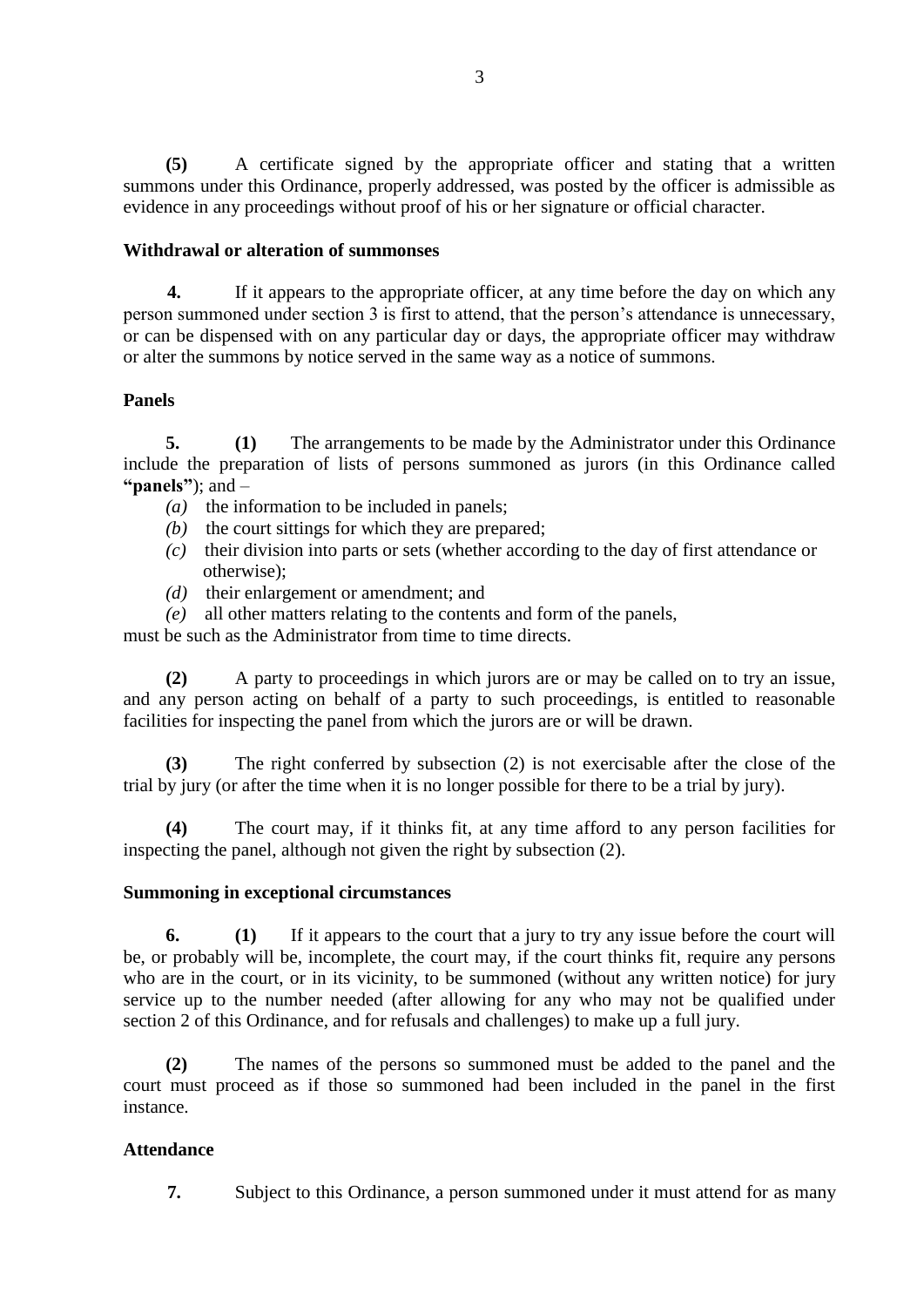days as are directed by the summons or by the appropriate officer.

# **Excusal for previous jury service**

**8. (1)** If a person summoned under this Ordinance shows to the satisfaction of the appropriate officer, or of the court that—

- *(a)* he or she has served on a jury, or duly attended to serve on a jury, in the prescribed period ending with the service of the summons on the person; or
- *(b)* the court has excluded him or her from jury service for a period which has not terminated,

the officer or court must excuse the person from attending, or further attending, pursuant to the summons.

**(2)** In subsection (1) **"the prescribed period"** means 2 years or any longer period the Administrator prescribes.

**(3)** Records of persons summoned under this Ordinance, and of persons included in panels, must be kept in a manner the Administrator directs, and the Administrator may, if he pr she thinks fit, make arrangements for allowing inspection by members of the public of the records so kept in circumstances and subject to conditions the Administrator prescribes.

**(4)** A person duly attending in compliance with a summons under this Ordinance is be entitled on application to the appropriate officer to a certificate recording that the person has so attended.

**(5)** *Repealed*

## **Excusal for certain persons and discretionary excusal**

**9. (1)** A person summoned under this Ordinance is entitled, if he or she so wishes, to be excused from jury service if he or she is among the persons listed in Part III of the Schedule; but, except as provided by that Part of the Schedule in the case of members of the forces, a person is not by this section exempted from the obligation to attend if summoned unless the person is excused from attending under subsection (2).

**(2)** If any person summoned under this Ordinance shows to the satisfaction of the appropriate officer that there is good reason why he or she should be excused from attending pursuant to the summons, the appropriate officer –

- *(a)* may excuse the person from so attending; and
- *(b)* must do so if the reason shown is that the person is entitled under subsection (1) to excusal.

**(3)** There is a right of appeal to the court before which the person is summoned to attend against any refusal of the appropriate officer to excuse the person under subsection (2).

**(4)** Without affecting other provisions of this section, the court before which a person is summoned to attend under this Ordinance may excuse that person from attending.

## **Discharge of summons in case of doubt as to capacity to act effectively as a juror**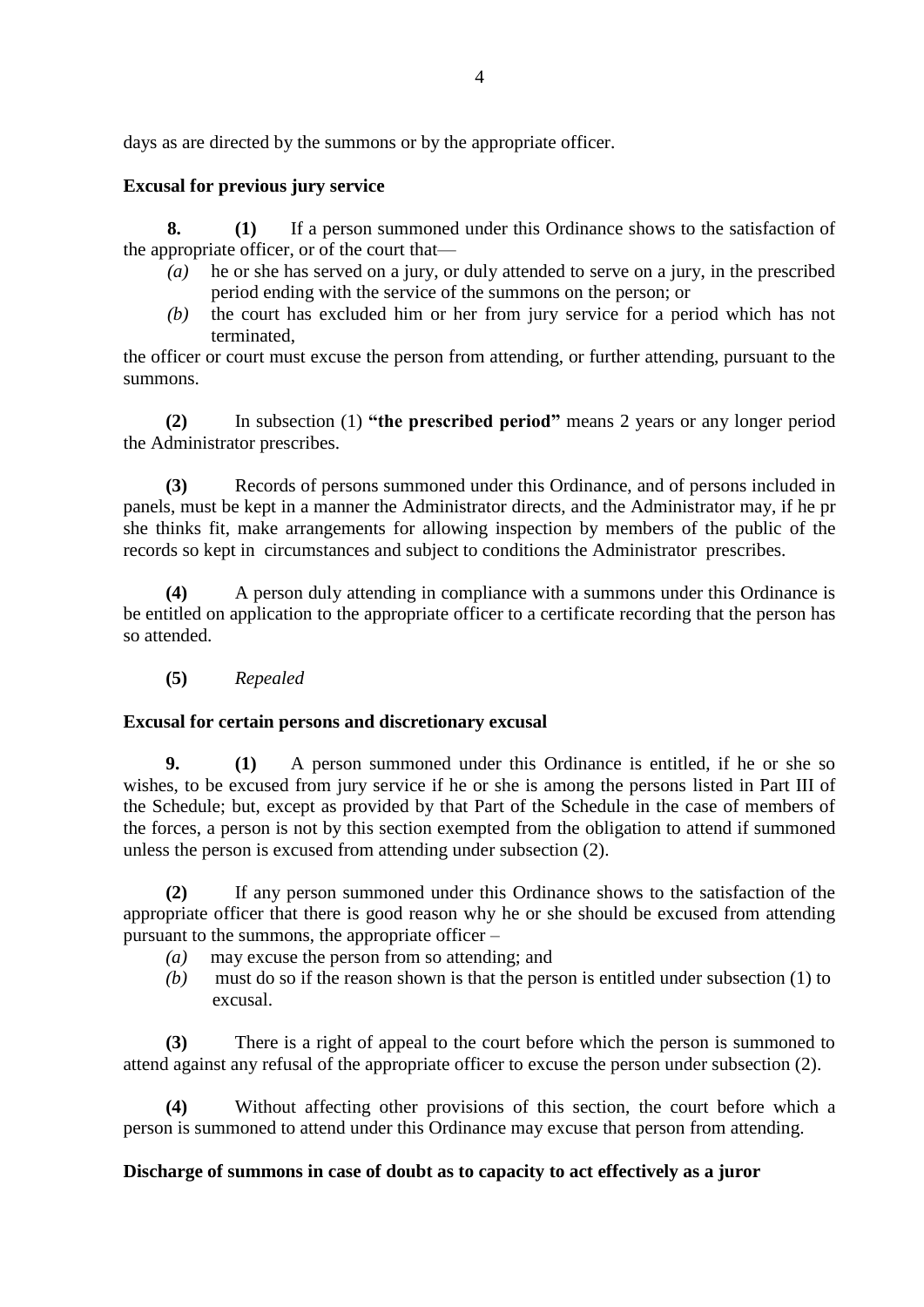**10. (1)** If it appears to the appropriate officer, in the case of a person attending pursuant to a summons under this Ordinance, that on account of physical disability or insufficient understanding of English there is doubt as to the person's capacity to act effectively as a juror, the person may be brought before the judge, who must determine whether or not the person should act as a juror and, if not, must discharge the summons.

**(2)** For the purpose of subsection (1), **"the judge"** means any person authorised by law to hold the court.

### **The ballot and swearing of jurors**

**11. (1)** The jury to try an issue before a court must be selected by ballot in open court from the panel, or part of the panel, of jurors summoned to attend at the time and place in question.

**(2)** The power of summoning jurors under section 6 may be exercised after balloting has begun, as well as earlier, and if it is exercised after balloting has begun the court may dispense with balloting for persons summoned under that section.

**(3)** No 2 or more members of a jury to try an issue in a court may be sworn together.

**(4)** Subject to subsection (5), the jury selected by any one ballot must try only one Issue; but any juror is liable to be selected on more than one ballot.

- **(5)** Subsection (4) does not prevent—
- *(a)* the trial of 2 or more issues by the same jury if the trial of the second or last issue begins within 24 hours from the time when the jury is constituted;
- *(b)* in a criminal case the trial of fitness to plead by the same jury as that by whom the defendant is being tried; or
- *(c)* in a criminal case beginning with a special plea the trial of the defendant on the general issue by the jury trying the special plea.
- **(6)** In the cases within subsection  $(5)(a)$ ,  $(b)$  and  $(c)$  –
- *(a)* the court may, on the trial of the second or any subsequent issue, instead of proceeding with the same jury in its entirety, order any juror to withdraw, if the court considers he or she could be justly challenged or excused, or if the parties to the proceedings consent; and
- *(b)* the juror to replace that juror must, subject to subsection (2), be selected by ballot in open court.

### **Separation**

**12.** Upon the trial of any person for an offence on indictment the court may, if it thinks fit, at any time whether before or after the jury have been directed to consider their verdict, permit them to separate.

### **Views**

**13.** Supreme Court rules, and rules of court for civil cases, may make provision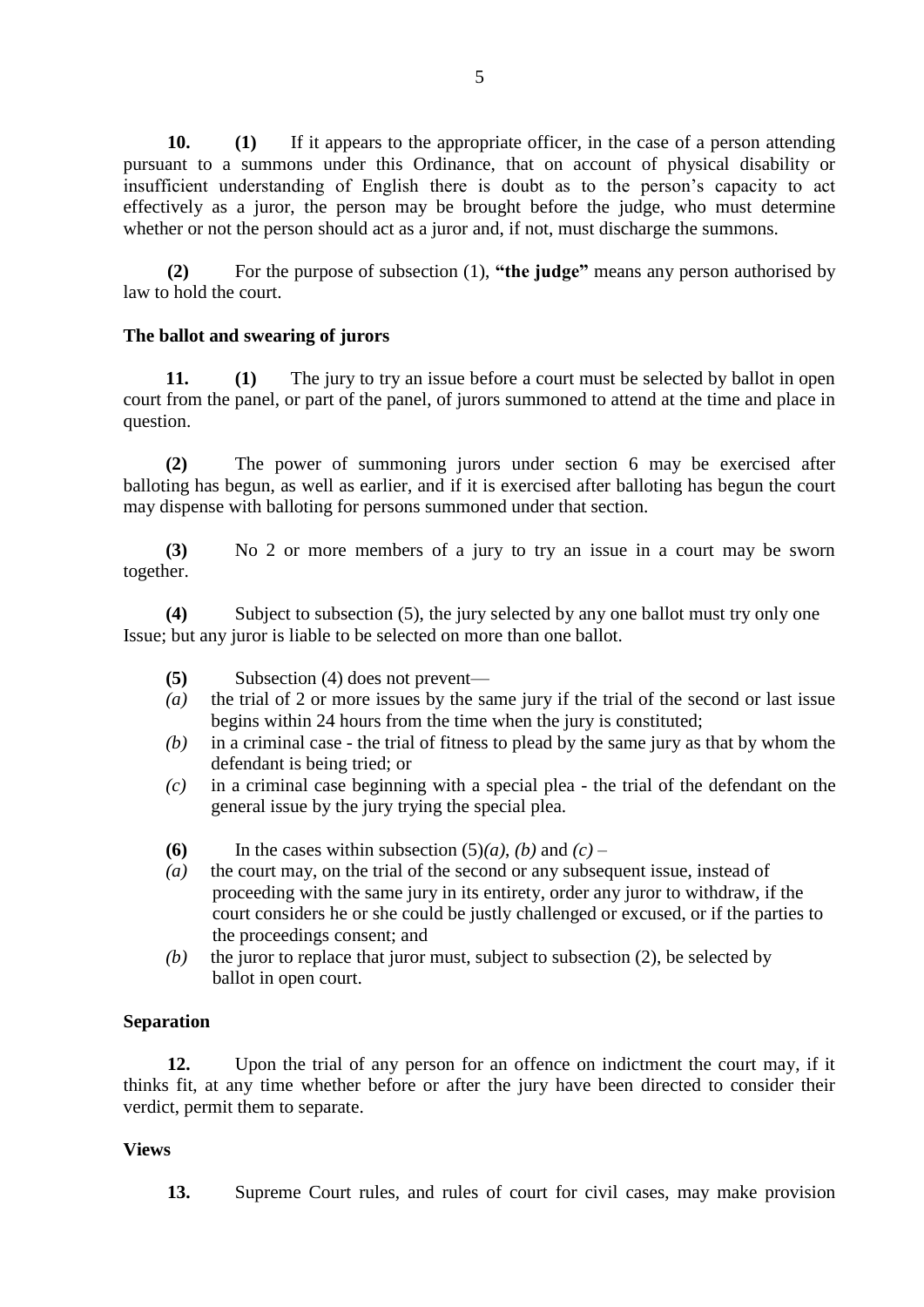with respect to views by jurors, and the places to which a juror may be called on to go to view is not restricted to any particular area.

# **Continuation of criminal trial on death or discharge of a juror**

**14. (1)** If in the course of a trial of any person for an offence on indictment any member of the jury dies or is discharged by the court whether as being through illness incapable of continuing to act or for any other reason, but the number of its members is not reduced below 7, the jury is nevertheless (subject to subsection (3)) to be considered as remaining for all the purposes of that trial properly constituted, and the trial must proceed and a verdict may be given accordingly.

# **(2)** *Repealed*

**(3)** Notwithstanding subsection (1), on the death or discharge of a member of the jury in the course of a trial of any person for an offence on indictment the court may discharge the jury in any case where the court sees fit to do so.

# **Majority verdicts**

**15. (1)** Subject to subsections (2) and (3), the verdict of a jury in proceedings in the court need not be unanimous if the jury consists of 8 or more jurors and at least 7 of them agree on the verdict.

**(2)** The court must not accept a verdict of guilty by virtue of subsection (1) unless the foreman of the jury has stated in open court the number of jurors who respectively agreed to and dissented from the verdict.

**(3)** A court must not accept a verdict by virtue of subsection (1) unless it appears to the court that the jury have had a period of time for deliberation that the court thinks reasonable having regard to the nature and complexity of the case; and the court must in any event not accept such a verdict unless it appears to the court that the jury have had at least 2 hours for deliberation.

**(4)** *Omitted<sup>2</sup>*

## **Judgements: stay or reversal**

**16. (1)** Judgement after verdict in any trial by jury in any court must not be stayed or reversed only because—

- *(a)* the provisions of this Ordinance about the summoning or impanelling of jurors, or the selection of jurors by ballot, have not been complied with;
- *(b)* a juror was not qualified in accordance with section 2;
- *(c)* any juror was misnamed or misdescribed; or
- *(d)* any juror was unfit to serve.

**(2)** Subsection (1)*(a)* does not apply to any irregularity if objection is taken at, or as soon as practicable after, the time it occurs, and the irregularity is not corrected.

1

<sup>&</sup>lt;sup>2</sup> There is no jury in a civil case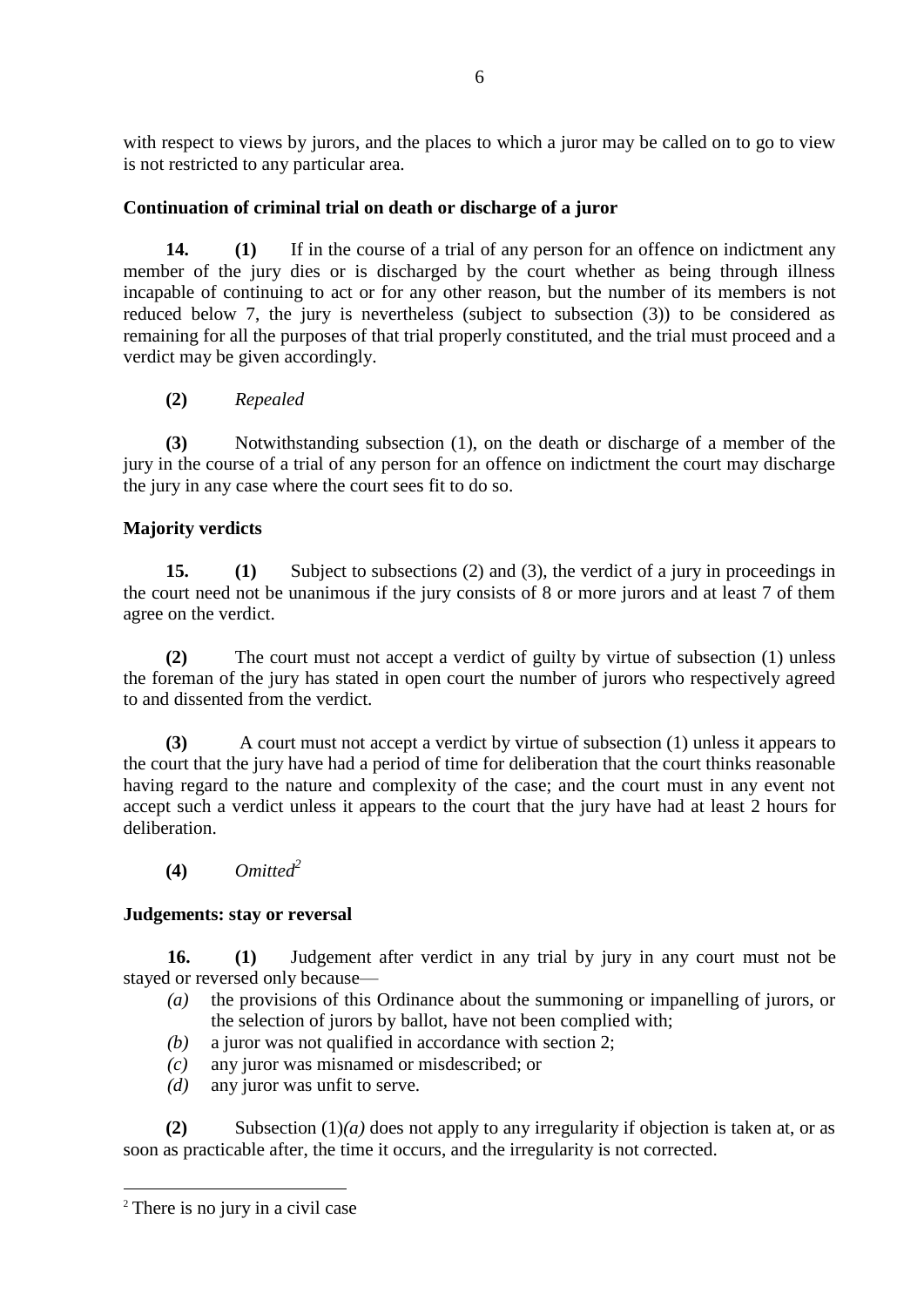**(3)** Subsection (1) does not apply to any objection to a verdict on the ground of personation.

### **Payment for jury service**

**17. (1)** A person who serves as a juror is entitled, in respect of his or her attendance at court for the purpose of performing jury service, to receive payments, at the prescribed rates and subject to any prescribed conditions.

**(2)** In subsection (1) **"prescribed"** means prescribed by rules made under the Superior Courts (Appeals and Rules) Ordinance, 2017.

### **Offences**

**18. (1)** Subject to subsections (2) to (4), it is an offence —

- *(a)* for a person duly summoned under this Ordinance to fail to attend (on the first or on any subsequent day on which the person is required to attend by the summons or by the appropriate officer) in compliance with the summons; or
- *(b)* for a person, after attending pursuant to a summons, not to be available when called on to serve as a juror, or to be unfit for service by reason of drink or drugs.

Penalty: A fine of £100.

**(2)** An offence under subsection (1) is punishable either on summary conviction or as a criminal contempt of court committed in the face of the court.

**(3)** Subsection (1)*(a)* does not apply to a person summoned otherwise than under section 6, unless the summons was duly served on the person on a date not later than 7 days before the date fixed by the summons for his or her first attendance.

**(4)** A person is not liable to be punished under the preceding provisions of this section if the person can show some reasonable cause for his or her failure to comply with the summons, or for not being available when called on to serve, and those provisions have effect subject to the provisions of this Ordinance about the withdrawal or alteration of a summons and about the granting of any excusal.

- **(5)** It is an offence for a person—
- *(a)* having been summoned under this Ordinance, to make or cause or permit to be made on his or her behalf, any false representation to the appropriate officer with the intention of evading jury service;
- *(b)* to make or cause to be made on behalf of another person who has been so summoned any false representation to that officer with the intention of enabling the other to evade jury service;
- *(c)* when any question is put to the person pursuant to section 3(4), to refuse without reasonable excuse to answer, or to give an answer which the person knows to be false in a material particular, or recklessly to give an answer which is false in a material particular; or
- *(d)* knowing that the person is ineligible for jury service under Group A, B or C in Part I of the Schedule, or disqualified under Part II of that Schedule, to serve on a jury.

Penalty: A fine of £200 in the case of an offence of serving on a jury when disqualified and, in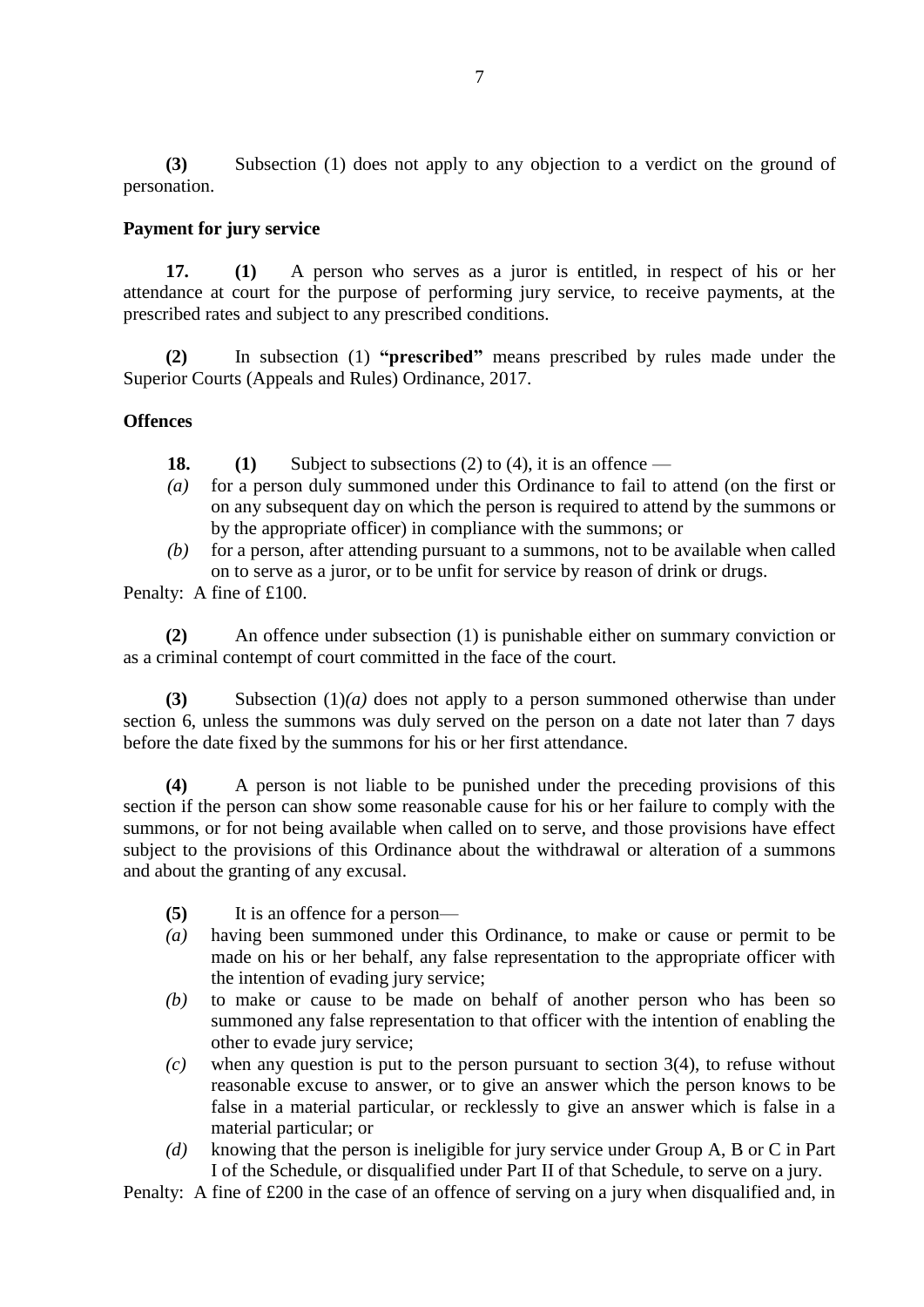any other case, a fine of £100.

#### **SCHEDULE**

\_\_\_\_\_\_\_\_\_\_\_

(Sections 2(1), 9(1), 18(5))

#### **INELIGIBILITY AND DISQUALIFICATION FOR AND EXCUSAL FROM JURY SERVICE**

### **PART I PERSONS INELIGIBLE**

### **Group A - The Judiciary**

- **Judges**
- Registrars, deputy registrars and assistant registrars of any court
- Chief Magistrate
- Justices of the Peace
- A person who has at any time been a person falling within any description specified above in this group

### **Group B - Others concerned with administration of justice**

- The Attorney General
- Legal practitioners, whether or not in actual practice as such
- Solicitors' articled clerks
- Barristers' clerks and their assistants
- The Crown Prosecutor
- Officers employed by the Government of St Helena and concerned wholly or mainly with the day-to-day administration of the legal system or any part of it
- Officers and staff of any court, if their work is wholly or mainly concerned with the day-to-day administration of the court
- Chief Coroner, Deputy Chief Coroner and Coroners
- Clerk of the Peace
- A shorthand writer in any court
- Probation officers and persons appointed to assist them
- A member of the St Helena Police Service, including special constables
- Civilians employed for police purposes by the St Helena Police Service
- A person who at any time within the last 10 years has been a person falling within any description specified above in this group

## **Group C - The clergy**

- A person in holy orders
- A regular minister of any religious denomination.

## **Group D - The mentally disordered**

- A person who suffers or has suffered from mental disorder and on account of that condition either—